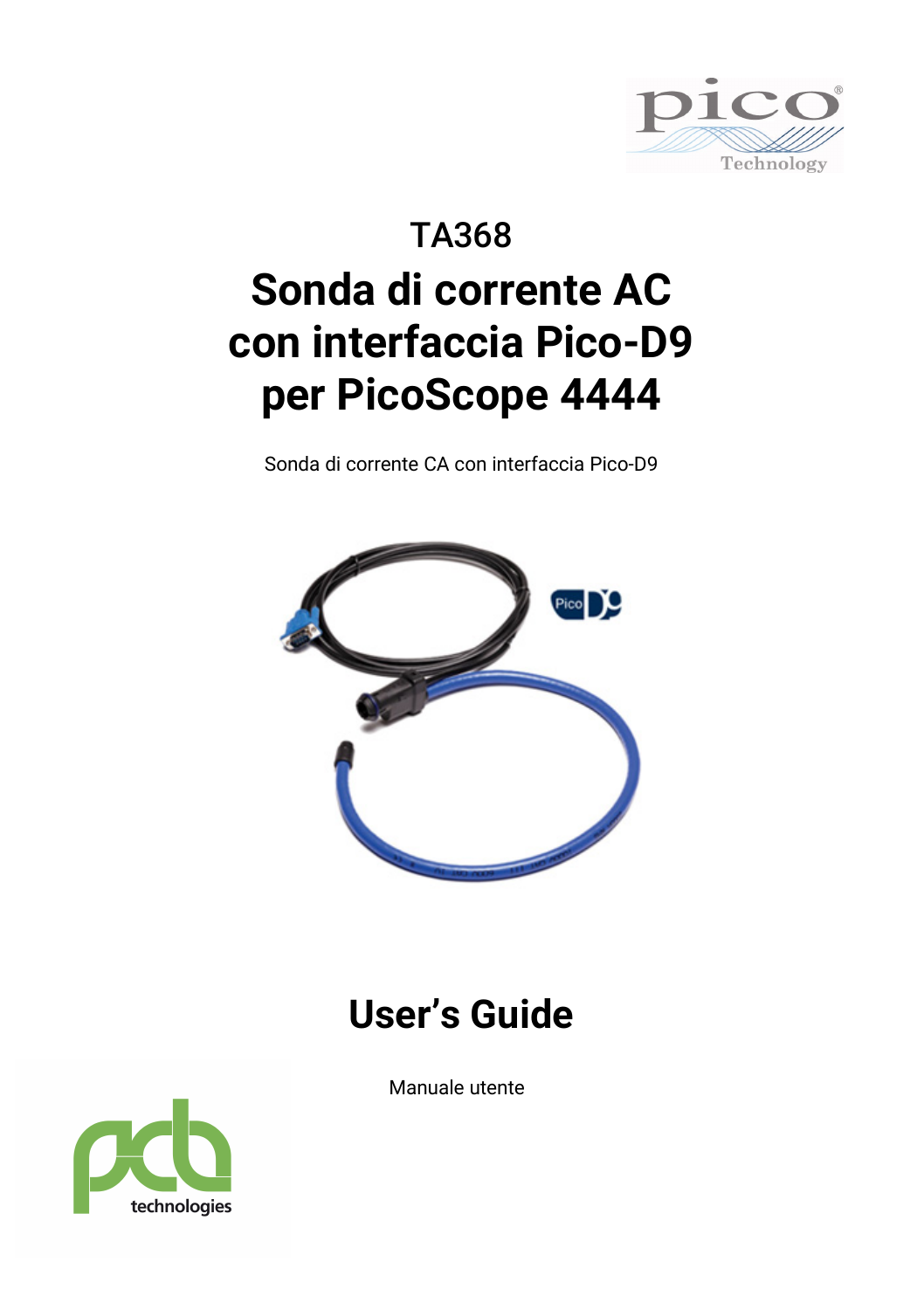Thank you for buying this product.

For safety reasons and optimal use of this instrument, read through the operating instructions very carefully.

# 1 SAFETY INFORMATION

To prevent possible electrical shock, fire, personal injury, or damage to the product, carefully read this safety information before attempting to install or use the product. In addition, follow all generally accepted safety practices and procedures for working with and near electricity.

The product has been designed and tested in accordance with the European standard publication EN 61010-1: 2010 (Safety Requirements for Electrical Equipment for Measurement, Control and Laboratory Use). The product left the factory in a safe condition.

The following safety descriptions are found throughout this guide:

A **WARNING** identifies conditions or practices that could result in injury or death.

A **CAUTION** identifies conditions or practices that could result in damage to the product or equipment to which it is connected.

|     | Equipment protected<br>throughout by DOUBLE<br><b>INSULATION or</b><br><b>REINFORCED INSULATION</b>           |                                                                                                                                        |
|-----|---------------------------------------------------------------------------------------------------------------|----------------------------------------------------------------------------------------------------------------------------------------|
|     | Caution                                                                                                       | Appearance on the product indicates<br>a need to read this Safety and<br>operation instruction.                                        |
|     | Do not apply around or<br>remove from HAZARDOUS<br>LIVE conductors without<br>additional protective<br>means. | "Additional protective means" can be<br>de-energizing the circuit or wearing<br>protective clothing suitable for high<br>voltage work. |
| CAT | EN 61010 overvoltage<br>category                                                                              |                                                                                                                                        |
|     | Do not dispose of this<br>product as unsorted<br>municipal waste.                                             |                                                                                                                                        |

The following symbols appear on the product: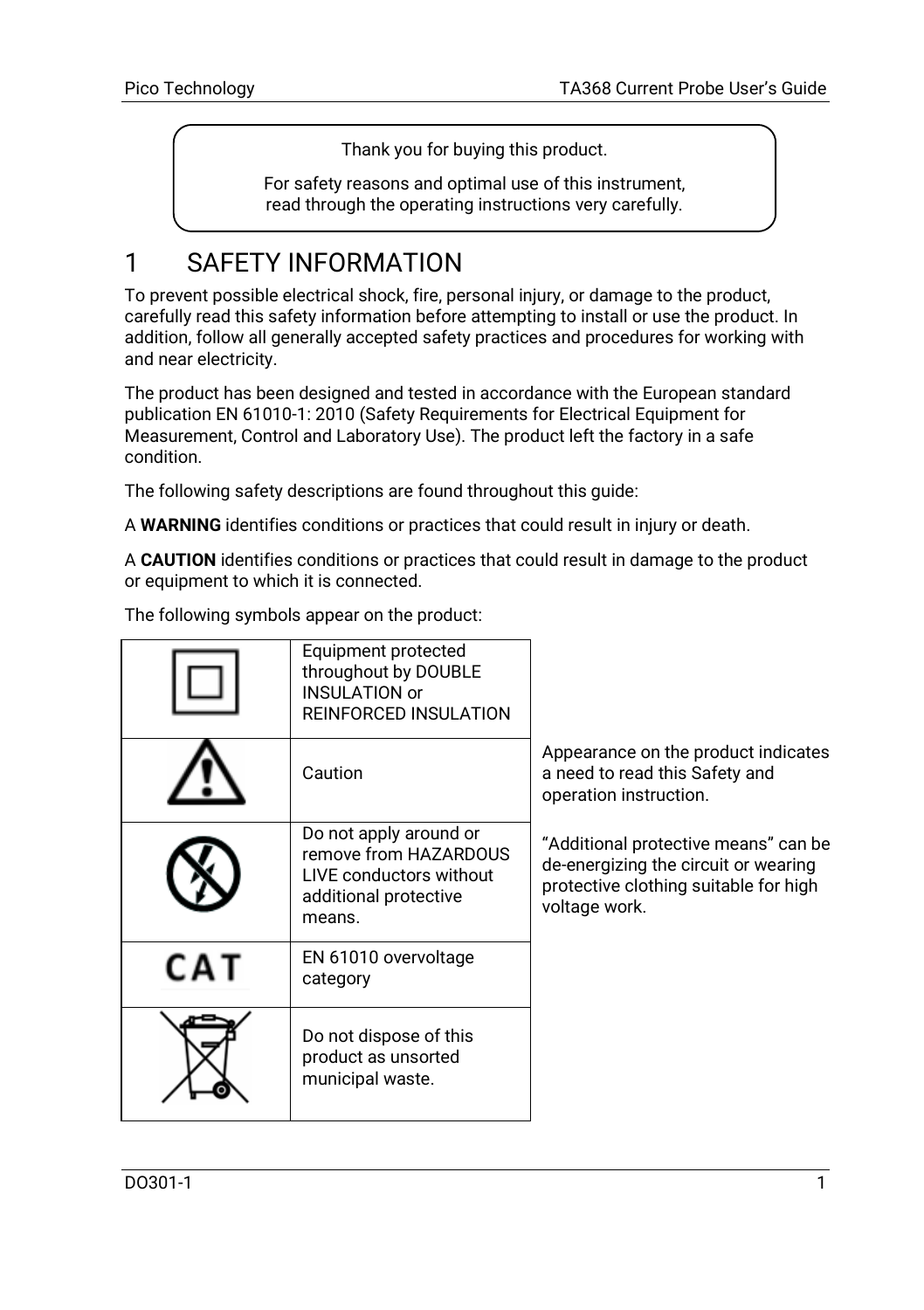**WARNING.** To prevent injury or death use the product only as instructed. Protection provided by the product may be impaired if used in a manner not specified by the manufacturer.

#### **Maximum input ranges**

Observe all terminal ratings and warnings marked on the product.

The table below and/or markings on the product indicate the full scale measurement range and overvoltage protection range for the probe. The full scale measurement ranges are the maximum currents that can be accurately measured by the instrument. The overvoltage protection ranges are the maximum voltages on an uninsulated bus or conductor that will not damage the instrument.

**WARNING.** To prevent electric shock, do not attempt to connect over an uninsulated conductor that may exceed the overvoltage protection range.

| Model | Full scale measurement range | Overvoltage protection (DC + AC peak) |
|-------|------------------------------|---------------------------------------|
| TA368 | 2000 A AC peak               | 1000 V CAT III                        |
|       |                              | 600 V CAT IV                          |

**WARNING.** Signals exceeding the voltage limits in the table below are defined as "hazardous live" by EN 61010. All products from Pico Technology are suitable for connection to voltages that are equal to or less than the EN 61010 limits in the table below.

| Signal voltage limits of EN 61010-031:2015   |  |  |  |
|----------------------------------------------|--|--|--|
| 30 V AC RMS<br>$±$ 42.4 V pk max.<br>±60 VDC |  |  |  |

The above EN61010 limits apply to any accessory that is not marked with a voltage rating on either the connector, cable or body or if a protective finger guard is removed.

**WARNING.** To prevent injury or death when measuring current, avoid fitting over an uninsulated conductor operating outside the overvoltage protection levels stated above. When measuring current in a conductor that is or could be hazardous live, or when the conductor is or could be subject to overvoltage transients (CAT rated); isolate the source of high voltage to fit the current probe. If possible, avoid fitting to an uninsulated conductor and ensure that clean undamaged insulation fully surrounds the conductor near to the clamp. If fitting to a live, uninsulated and hazardous conductor cannot be avoided, wear high-voltage protective clothing.

**WARNING.** To prevent injury or death, do not use the product if it appears to be damaged in any way, and stop use immediately if you are concerned by any abnormal operations.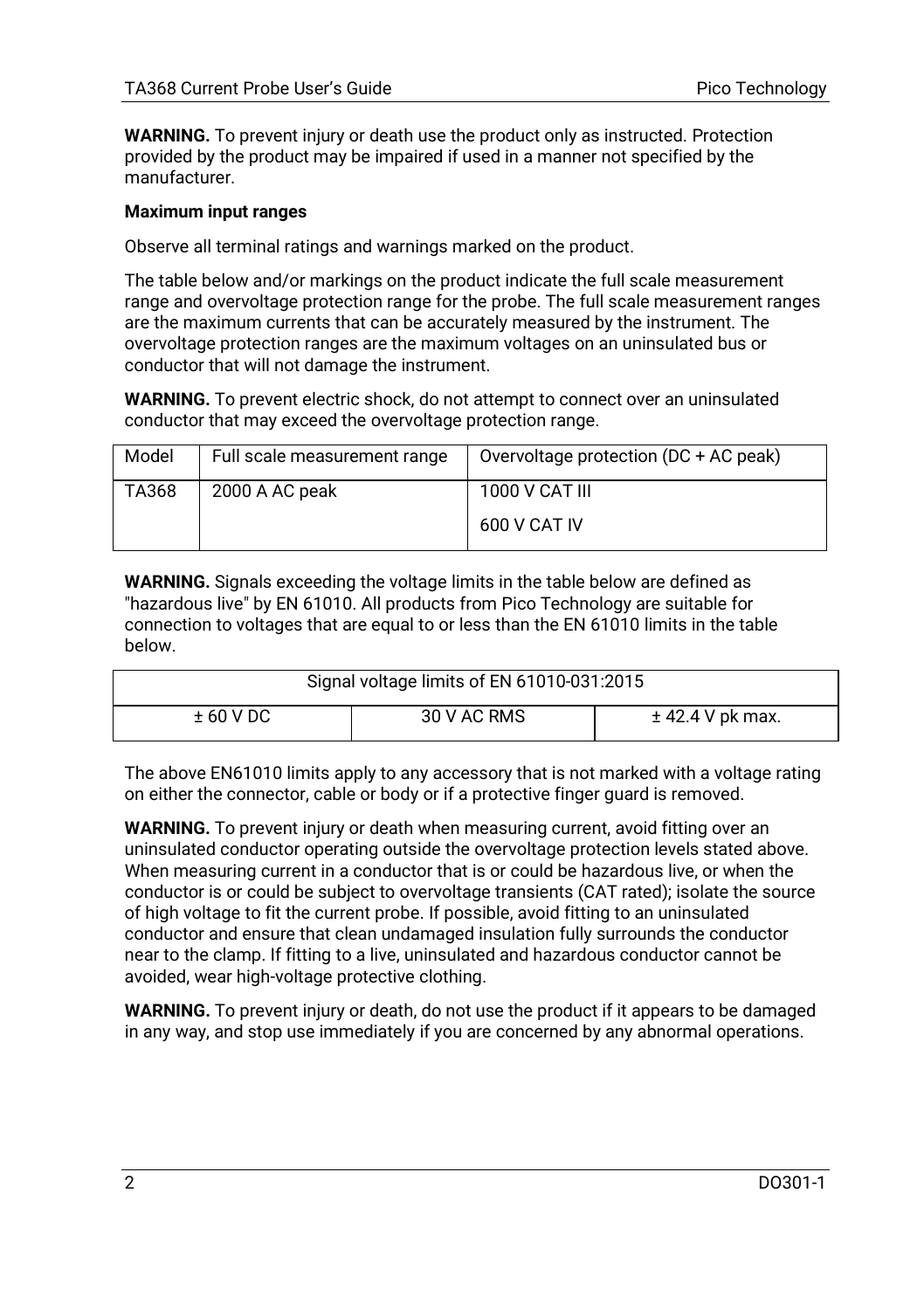**WARNING.** When the probe is used with the host oscilloscope, a signal current exceeding the current full scale measurement range is detected and indicated on the measurement display. A red warning icon will appear in the upper left corner and next to the relevant channel's vertical axis:



Under these conditions, displayed waveforms and measurements may be incorrect and the condition may be hazardous. Reduce input sensitivity to achieve a within-range measurement and if the condition persists, to prevent injury or death, disable or otherwise safely disconnect from the source of overcurrent.

**WARNING.** Peak load and fault currents associated with vehicle traction battery packs and associated voltage converters are likely to exceed the peak current and/or voltage rating of the current clamp. This current probe is not qualified or specified for this application. To prevent injury or death, do not attempt to measure electric and hybrid vehicle battery or inverter output currents with this current probe.

**WARNING.** Some accessories are marked with a 'CAT' rated voltage. CAT ratings apply only to mains installations. In other types of application, you must observe the rated voltage and not infer the CAT overvoltage rating.

**CAUTION.** Exceeding the overvoltage protection range on any cable, connector or accessory can cause permanent damage to the oscilloscope and other connected equipment.

### **Grounding**

**WARNING.** The probe's ground connection through the host oscilloscope and USB cable is for measurement purposes only. The probe does not have a protective safety ground.

### **External connections**

**CAUTION.** Take care to avoid mechanical stress or tight bend radii for all connected leads, including all coaxial leads and connectors, and do not attempt to form more than one loop around the test conductor.. Mishandling will cause deformation and will degrade performance and measurement accuracy.

### **Environment**

**WARNING.** To prevent injury or death, do not use in wet or damp conditions, or near explosive gas or vapor.

**CAUTION.** To prevent damage, always use and store your probe in appropriate environments.

|                           | Storage             | Operating                   |
|---------------------------|---------------------|-----------------------------|
| Temperature               | $-40$ °C to +75 °C  | $-20$ °C to +65 °C          |
|                           | (-40 °F to +167 °F) | (-4 °F to +149 °F)          |
| Humidity (non-condensing) | N/A                 | 15% to 85% (non-condensing) |
| Altitude                  |                     | $2000 \text{ m}$            |
| Pollution degree          |                     |                             |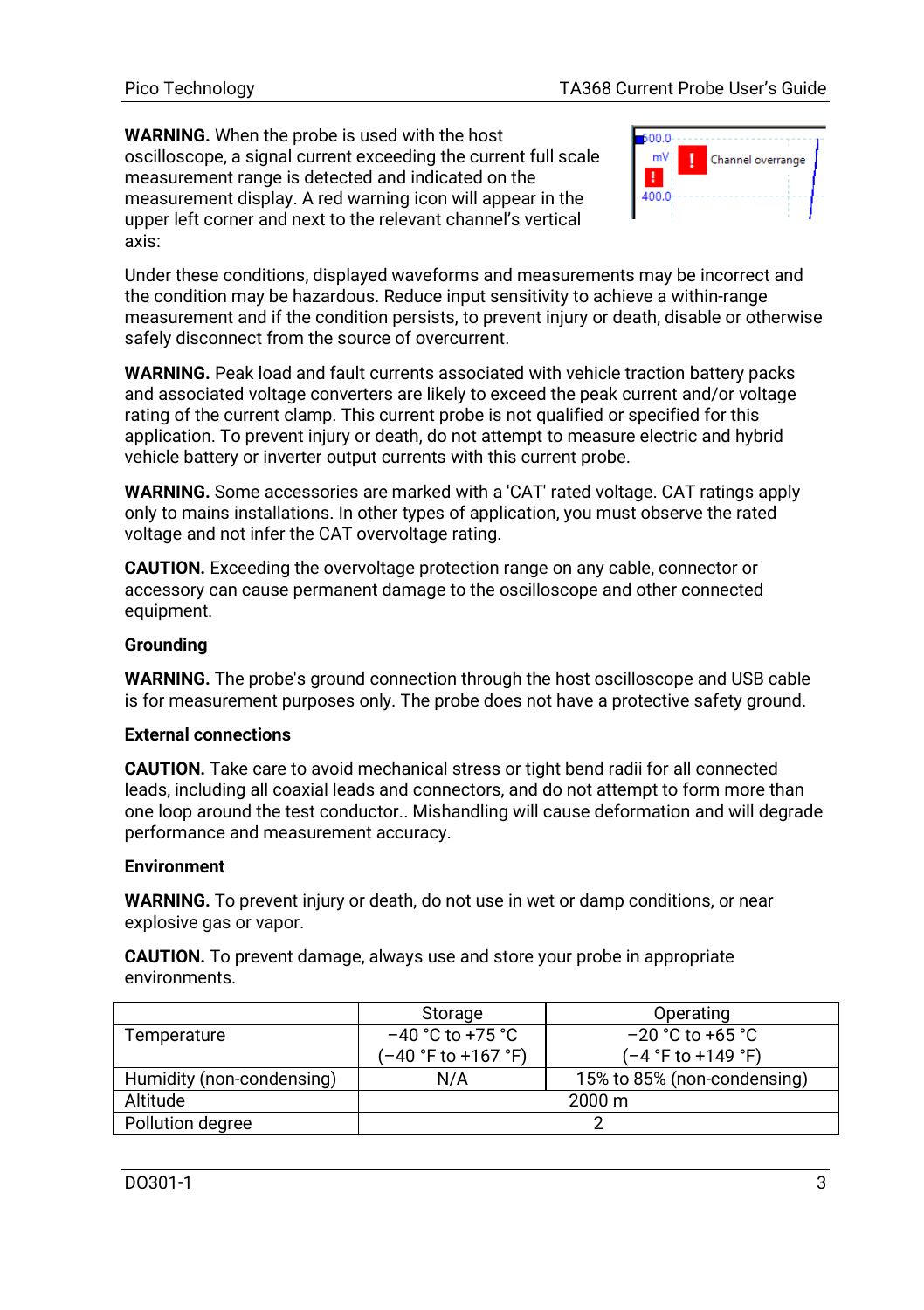### **Care and maintenance**

The product contains no user-serviceable parts. Repair, servicing and calibration require specialized test equipment and must only be performed by Pico Technology or an approved service provider. There may be a charge for these services unless covered by the Pico one-year warranty.

Inspect the instrument and all probes, connectors, cables and accessories before use for signs of damage.

**WARNING.** To prevent electric shock, do not tamper with or disassemble the probe, case parts, connectors or accessories.

**WARNING.** To prevent electric shock, keep the TA368 clean and free of surface contamination.

When cleaning the product, use a soft cloth and a solution of mild soap or detergent in water.

**WARNING.** To prevent electric shock, do not allow liquids to enter the probe casing, as this will compromise the electronics or insulation inside. Make sure the flexible probe and connecting cable are dry before further use.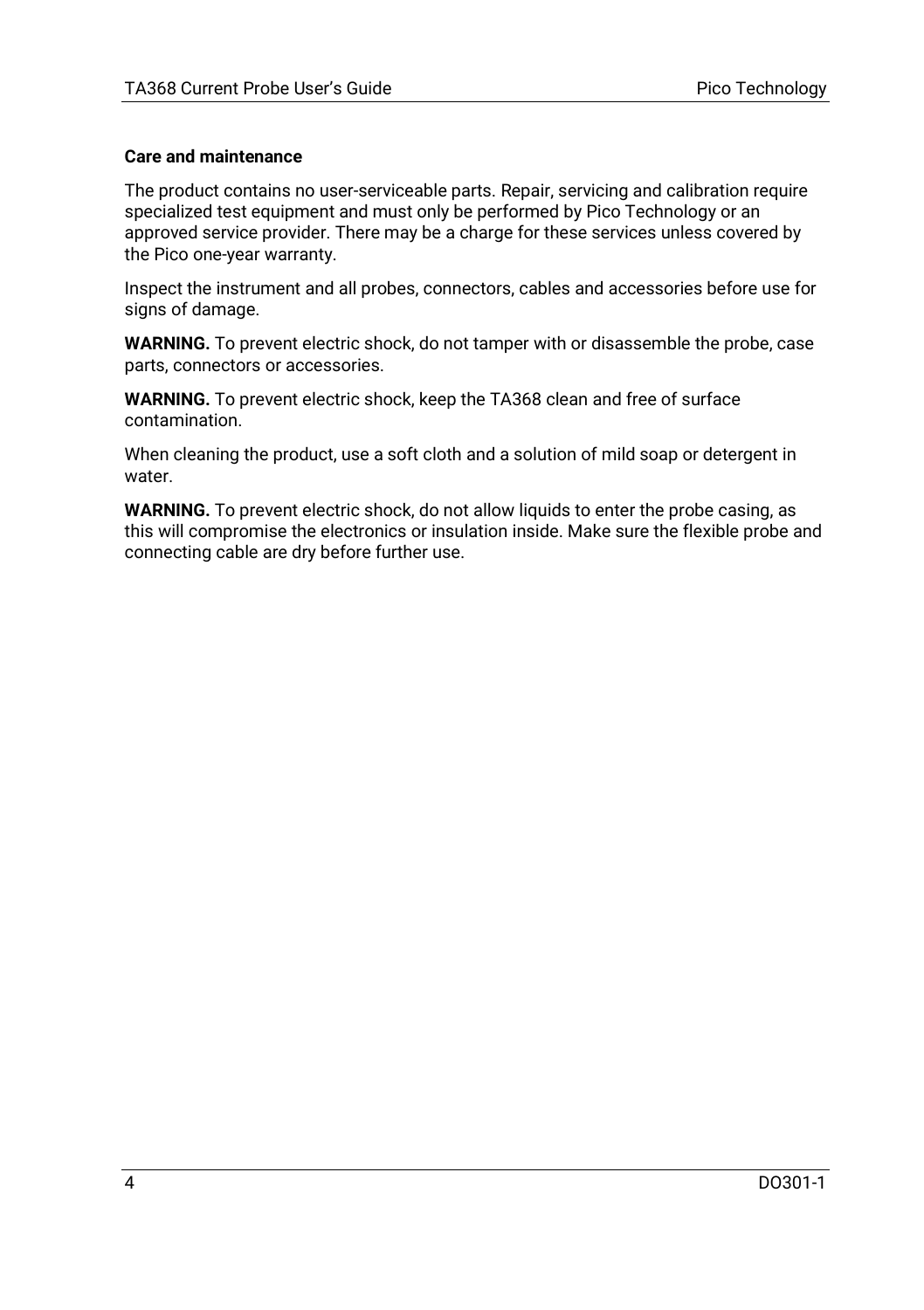## 2 INTRODUCTION

The TA368 is an AC current probe utilising the Rogowski coil principle. It can be used to measure AC current up to 2000 A when used with the PicoScope 4444. The flexible probe allows current measurements on conductors with irregular shapes, such as bus bars.



- 1. Probe coupling
- 2. Probe output cable
- 3. Flexible current probe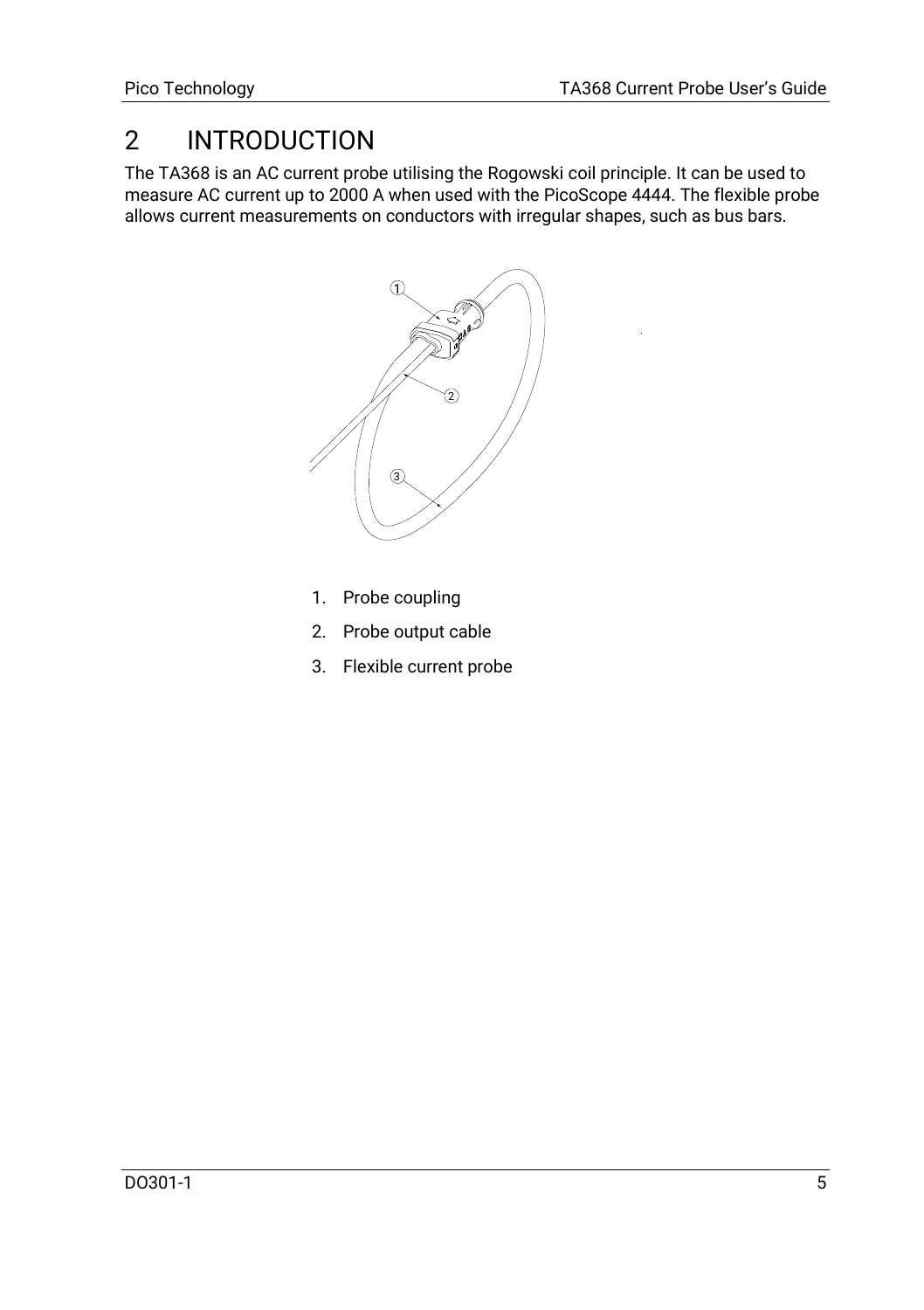# 3 SPECIFICATIONS

| Measuring range         | 2000 A AC peak                                          |
|-------------------------|---------------------------------------------------------|
| Output sensitivity      | 0.7 mV per A                                            |
| (AC coupled)            |                                                         |
| Accuracy $(45-65$ Hz)   | $±1\%$ of reading $±1$ A                                |
| Minimum load resistance | 100 k $\Omega$ for specified accuracy                   |
| Frequency range         | 10 Hz to 20 kHz $(-1$ dB)                               |
| Phase (45-65 Hz)        | $\leq$ +1 $\degree$                                     |
| Position sensitivity    | $±2%$ of reading                                        |
| External field          | $\pm 0.2$ % of range with cable > 100 mm from the probe |
| <b>Noise</b>            | 0.6 A typical                                           |
| Temperature coefficient | $±0.1\%$ / $°C$                                         |
| Power supply            | 5 V nominal via PicoScope 4444                          |

### **General characteristics**

| Probe length            | 610 mm (24"), double-insulated                   |
|-------------------------|--------------------------------------------------|
| Probe diameter          | $9.9$ mm $(0.39")$                               |
| Output cable            | 2 m (78.7")                                      |
| Material                | Alcryn 2070 NC, LATI LATENE 7H2W V0              |
| Degree of Protection    | IP65                                             |
| Operating temperature   | $-20$ °C to +65 °C (-4 °F to +149 °F)            |
| Storage temperature     | $-40$ °C to +75 °C (-40 °F to +167 °F)           |
| Operating humidity      | 15% to 85% (non-condensing)                      |
| Safety standards        | EN 61010-1                                       |
|                         | EN 61010-2-032                                   |
|                         | 1000 V RMS, Category III, 600 V RMS, Category IV |
|                         | Rated for continuous use                         |
| <b>EMC</b>              | EN 61326-2-2                                     |
| Environmental standards | RoHS and WEEE compliant                          |
|                         | <b>Pollution Degree 2</b>                        |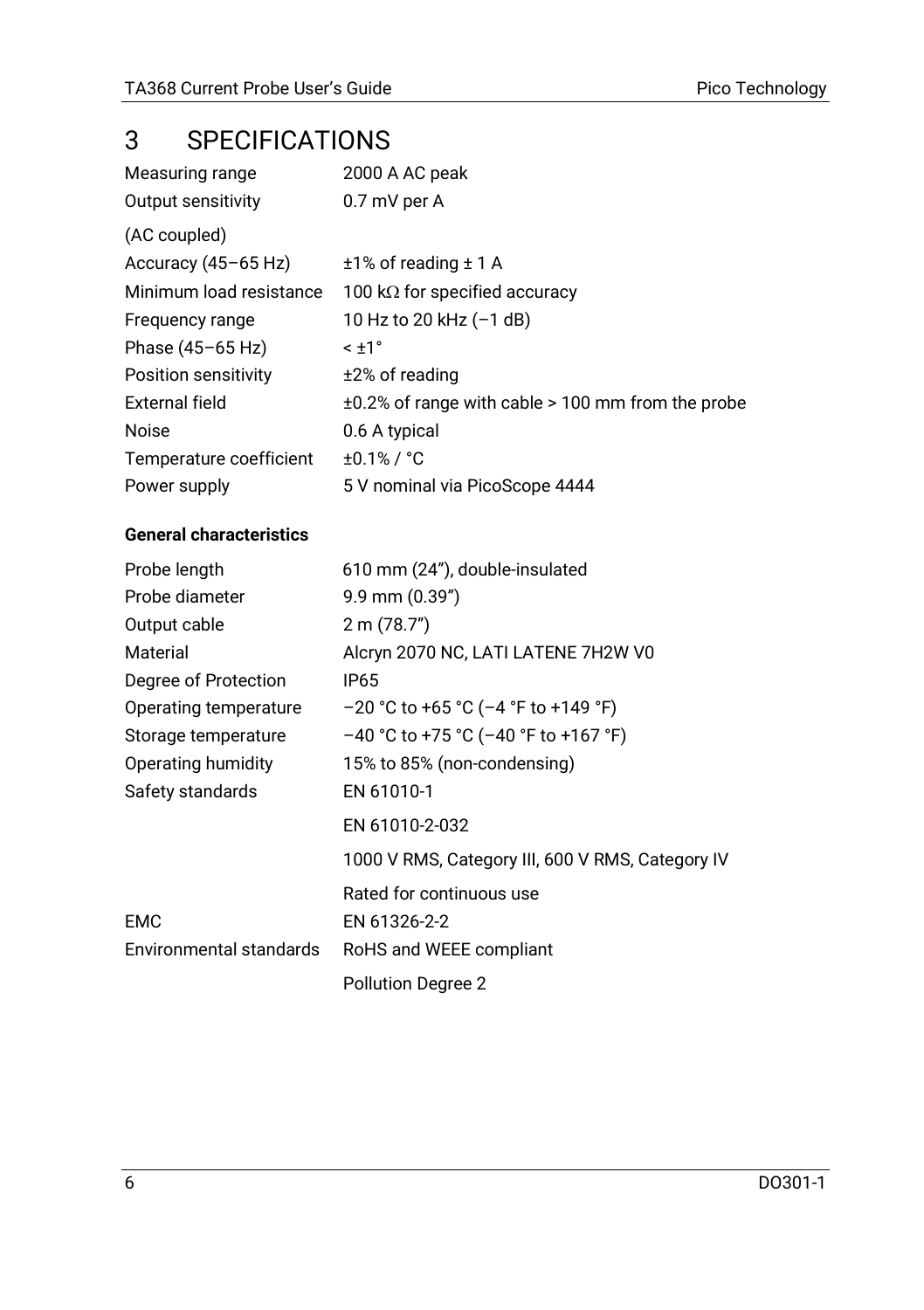### 4 OPERATION

Wrap the flexible probe around the conductor to be tested and close the coupling. Locate the coupling away from nearby conductors. Energize the circuit under test.



### 5 WARRANTY

Your TA368 current probe is guaranteed for one year from the date of purchase. You may also return your probe for any reason within 14 days of purchase for a refund. For terms and conditions, visi[t www.picotech.com/about.](http://www.picotech.com/about)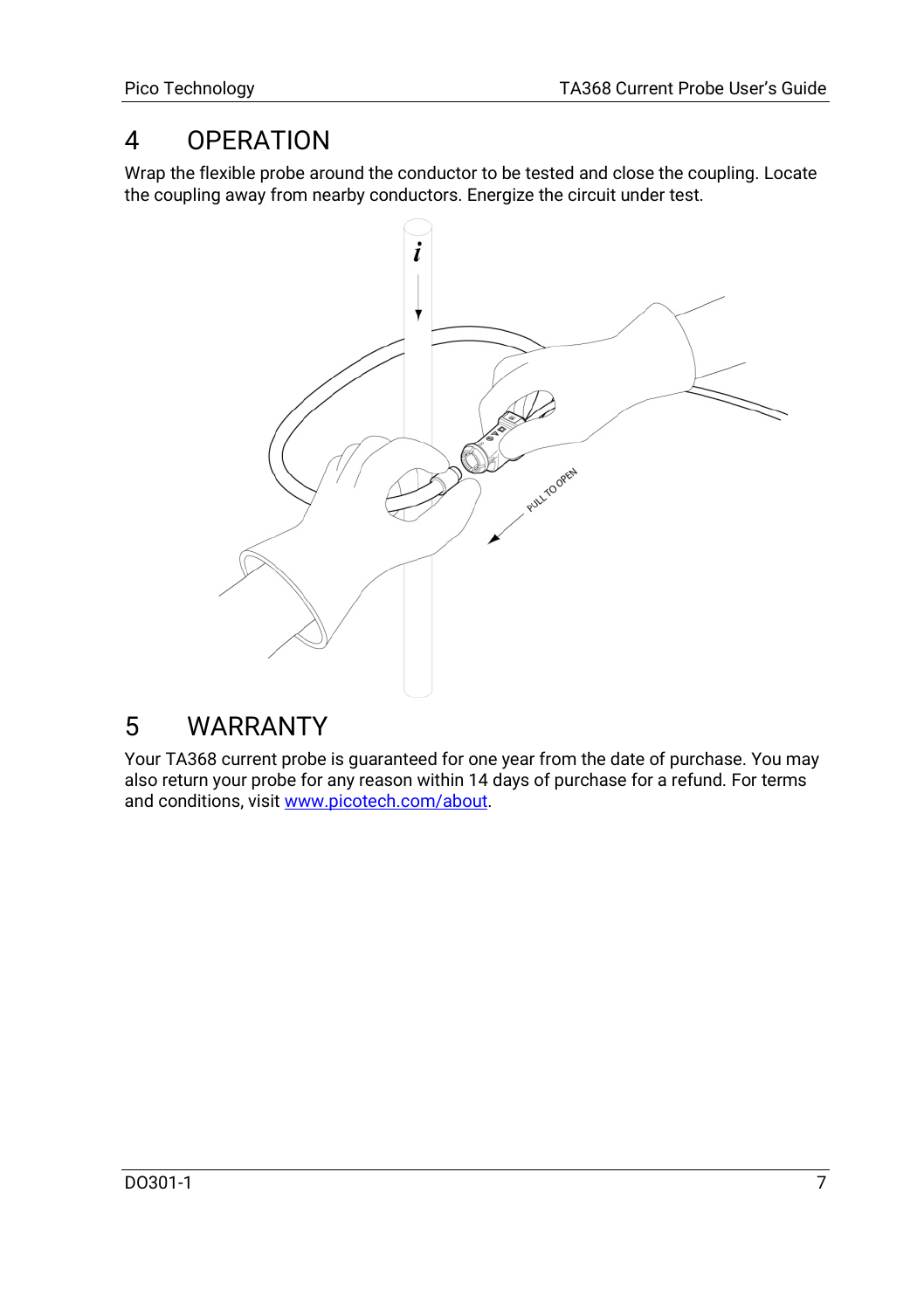Grazie per aver scelto questo prodotto.

Per motivi di sicurezza e per l'uso ottimale di questo strumento si raccomanda di leggere attentamente le presenti istruzioni operative.

# 1 INFORMAZIONI SULLA SICUREZZA

Per evitare possibili scosse elettriche, incendi, lesioni personali o danni al prodotto, leggere attentamente le presenti informazioni sulla sicurezza prima di cercare di installare o utilizzare il prodotto. Seguire inoltre tutte le pratiche e le procedure per la sicurezza generalmente accettate per il lavoro in presenza o in prossimità di tensioni elettriche.

Il prodotto è stato progettato e collaudato conformemente alla pubblicazione standard europea EN 61010-1:2010 (Requisiti di sicurezza per apparecchiature elettriche per la misurazione, il controllo e l'uso in laboratorio). Il prodotto ha lasciato la fabbrica in condizioni di sicurezza.

Nella presente guida si trovano le seguenti descrizioni relative alla sicurezza:

**AVVERTENZA** identifica condizioni o pratiche che possono causare lesioni anche mortali.

**ATTENZIONE** identifica condizioni o pratiche che possono causare danni al prodotto o alle apparecchiature a cui è collegato.

|     | Apparecchiatura<br>completamente protetta<br>mediante DOPPIO<br>ISOLAMENTO o<br><b>ISOLAMENTO RINFOZATO</b>                  |                                                                                                                                                                                                       |
|-----|------------------------------------------------------------------------------------------------------------------------------|-------------------------------------------------------------------------------------------------------------------------------------------------------------------------------------------------------|
|     | Attenzione                                                                                                                   | La presenza sul prodotto indica la<br>necessità di leggere le presenti<br>istruzioni per la sicurezza e l'uso.                                                                                        |
|     | Non applicare o rimuovere<br>lo strumento da parti<br><b>ATTIVE PERICOLOSE senza</b><br>mezzi di protezione<br>supplementari | l "mezzi di protezione addizionali"<br>possono consistere nel mettere fuori<br>tensione il circuito o nell'indossare<br>indumenti di protezione adatti per il<br>lavoro su impianti ad alta tensione. |
| CAT | Categoria di sovratensione<br>EN 61010                                                                                       |                                                                                                                                                                                                       |
|     | Non smaltire il prodotto<br>come rifiuto<br>indifferenziato.                                                                 |                                                                                                                                                                                                       |

I seguenti simboli appaiono sul prodotto: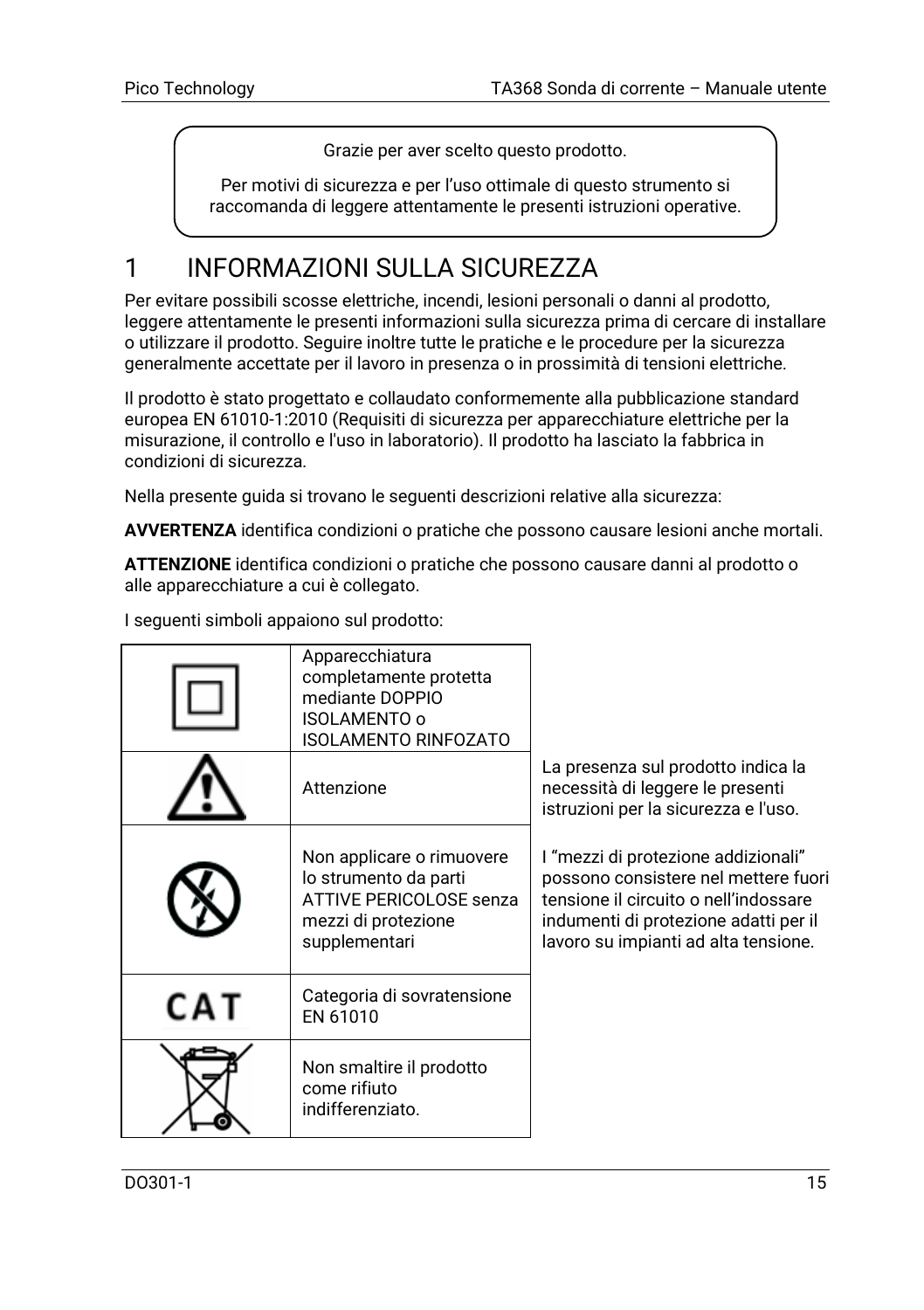**AVVERTENZA.** Per prevenire lesioni o morte usare il prodotto solo come da istruzioni. La protezione fornita dal prodotto potrebbe risultare compromessa se tale prodotto viene utilizzato in un modo non specificato dal produttore.

### **Intervalli di ingresso massimi**

Rispettare i dati nominali e le avvertenze riportati sul prodotto.

La tabella sottostante e/o i contrassegni sul prodotto indicano l'intervallo di misurazione dell'intera scala e l'intervallo di protezione da sovratensione per la sonda. Gli intervalli di misurazione sulla scala completa sono le correnti massime che possono essere misurate con precisione dallo strumento. Gli intervalli di protezione da sovratensione rappresentano le tensioni massime su un bus o conduttore non isolati che non danneggiano lo strumento.

**AVVERTENZA.** Per evitare scosse elettriche, non tentare di collegare un conduttore non isolato che può superare il campo di protezione da sovratensione.

| Modello | Intervallo di misurazione sulla<br>scala completa | Protezione da sovratensione (picco CC +<br>CA) |
|---------|---------------------------------------------------|------------------------------------------------|
| TA368   | picco CA 2000 A                                   | 1000 V CAT III                                 |
|         |                                                   | 600 V CAT IV                                   |

**AVVERTENZA.** I segnali che superano i limiti di tensione nella tabella sottostante sono definiti "tensioni pericolose" dalle Norme EN 61010. Tutti i prodotti di Pico Technology sono adatti per il collegamento a tensioni uguali o inferiori ai limiti EN 61010 nella tabella seguente.

| Limiti per la tensione del segnale secondo EN 61010-031:2015 |             |                      |
|--------------------------------------------------------------|-------------|----------------------|
| $±60$ V CC                                                   | 30 V CA RMS | $±42,4$ V picco max. |

I limiti EN61010 di cui sopra si applicano a qualsiasi accessorio non contrassegnato con una tensione nominale sul connettore, cavo o corpo o se viene rimosso un salvadita protettivo.

**AVVERTENZA.** Per evitare infortuni o morte durante la misurazione della corrente, evitare il montaggio su un conduttore non isolato che funziona al di fuori dei livelli di protezione da sovratensione sopra indicati. Quando si misura la corrente in un conduttore che è o potrebbe essere pericoloso dal vivo, o quando il conduttore è o potrebbe essere soggetto a transitori di sovratensione (valutato CAT); isolare la sorgente di alta tensione per adattarla alla sonda corrente. Se possibile, evitare di montare su un conduttore non isolato e assicurarsi che l'isolamento pulito e non danneggiato avvolga completamente il conduttore vicino al morsetto. Se non si riesce a evitare il montaggio su un conduttore vivo, non isolato e pericoloso, indossare indumenti protettivi ad alta tensione.

**AVVERTENZA.** Per evitare lesioni anche mortali, non utilizzare il prodotto se sembra danneggiato in qualsiasi modo e interrompere immediatamente l'uso se si rileva un funzionamento anomalo.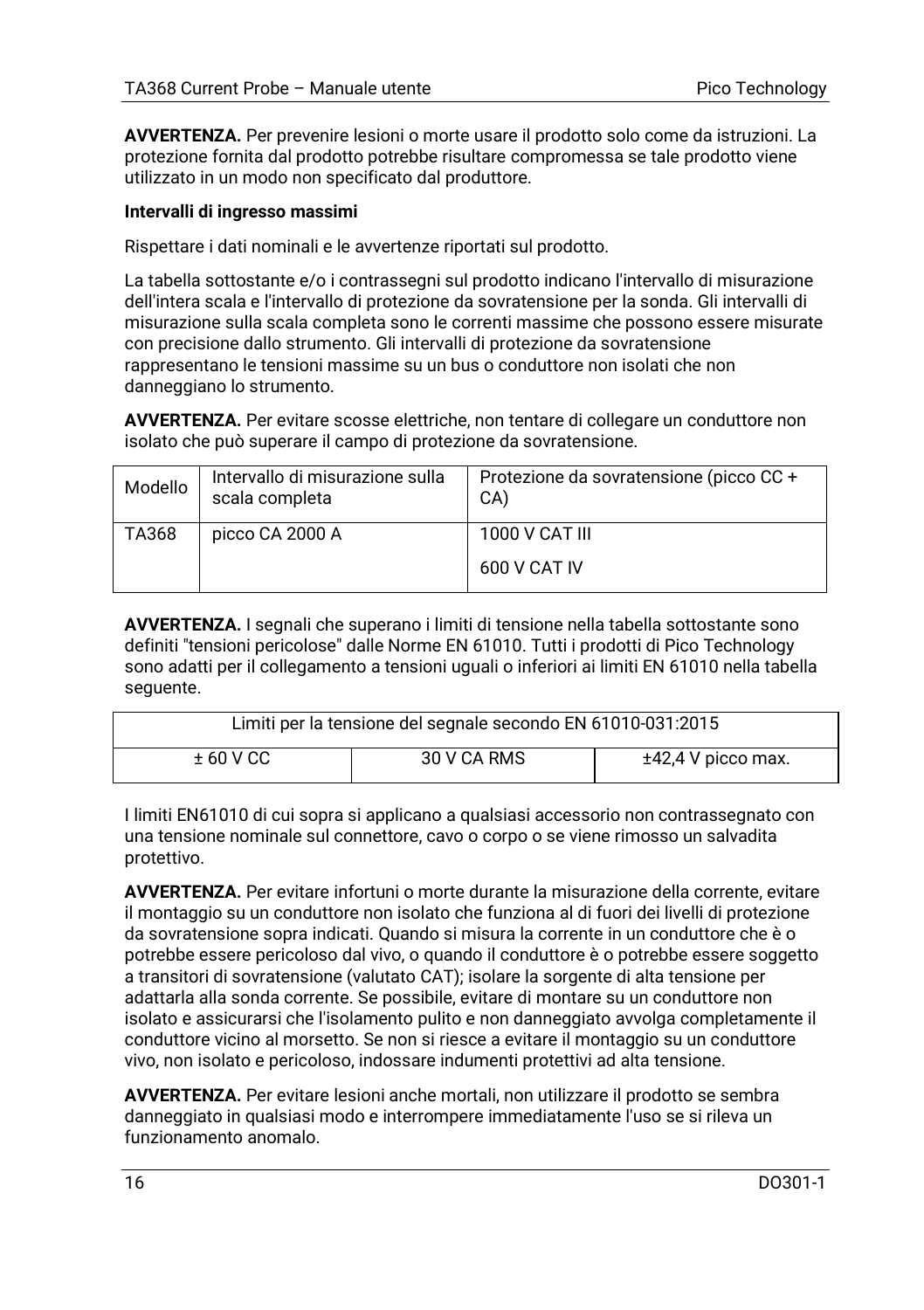**AVVERTENZA.** Quando la sonda viene utilizzata con l'oscilloscopio host, viene rilevata una corrente di segnale che supera l'attuale campo di misurazione a fondo scala e indicata sul display di misurazione. Un'icona di avviso rossa apparirà nell'angolo in alto a sinistra e vicino all'asse verticale del canale pertinente:



In queste condizioni, le forme d'onda e le misure visualizzate potrebbero essere errate e la condizione potrebbe essere pericolosa. Ridurre la sensibilità di ingresso per ottenere una misurazione entro il range e se la condizione persiste, per prevenire lesioni o morte, disabilitare o diversamente scollegare in modo sicuro dalla sorgente di sovracorrente.

**AVVERTENZA.** Il carico di picco e le correnti di guasto associate ai pacchi batteria di trazione del veicolo e ai convertitori di tensione associati possono superare la corrente di picco e/o la tensione nominale del morsetto corrente. Questa sonda corrente non è qualificata o specificata per questa applicazione. Per evitare lesioni o morte, non tentare di misurare la corrente della batteria del veicolo elettrico o ibrido o dell'invertitore con questa sonda di corrente.

**AVVERTENZA.** Alcuni accessori sono contrassegnati con una tensione nominale "CAT". Le valutazioni CAT si applicano solo alle installazioni di rete. In altri tipi di applicazione, è necessario osservare la tensione nominale e non inferire il valore di sovratensione CAT.

**ATTENZIONE.** Il superamento dell'intervallo di protezione da sovratensione su un cavo, connettore o accessorio può causare danni permanenti all'oscilloscopio e ad altre apparecchiature collegate.

### **Messa a terra**

**AVVERTENZA.** La connessione a terra della sonda attraverso l'oscilloscopio host e il cavo USB è solo a scopo di misurazione. La sonda non ha una messa a terra di protezione.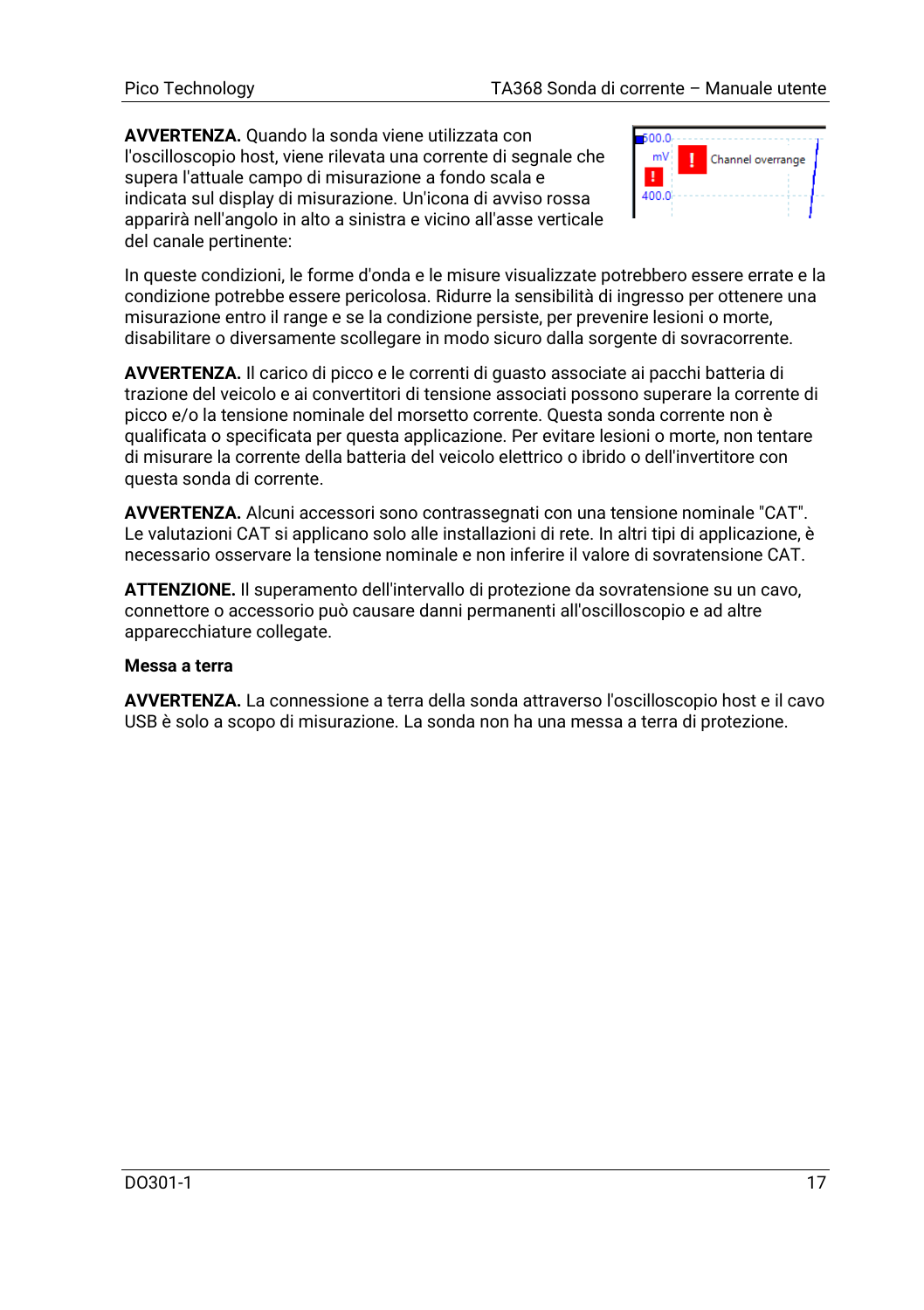### **Collegamenti esterni**

**ATTENZIONE.** Prestare attenzione a evitare sollecitazioni meccaniche o raggi di curvatura stretti per tutti i conduttori collegati, inclusi tutti i conduttori coassiali e i connettori, e non tentare di formare più di un anello attorno al conduttore di prova. Una cattiva manipolazione causerà deformazioni e degraderà le prestazioni e la precisione della misurazione.

### **Ambiente**

**AVVERTENZA.** Per evitare lesioni anche mortali, non utilizzare in ambienti bagnati o umidi né in prossimità di gas o vapori esplosivi.

**ATTENZIONE.** Per evitare danni, utilizzare sempre e conservare la sonda in ambienti appropriati.

|                       | Conservazione                               | Funzionamento                                 |
|-----------------------|---------------------------------------------|-----------------------------------------------|
| Temperatura           | Da – 40 °C a +75 °C<br>(da-40 °F a +167 °F) | Da – 20 °C a +65 °C<br>$(da -4 °F a +149 °F)$ |
| Umidità               | N. D.                                       | Dal 15% all'85% RH (senza<br>condensa)        |
| Altitudine            |                                             | $2000 \text{ m}$                              |
| Grado di inguinamento |                                             |                                               |

#### **Cura e manutenzione**

Il prodotto contiene componenti non riparabili dall'utente. La riparazione, manutenzione e taratura richiedono apparecchiature di test specializzate e devono essere effettuate soltanto da Pico Technology o da un fornitore di servizi approvato. Tali servizi possono essere a pagamento, se non coperti dalla garanzia di un anno di Pico.

Ispezionare lo strumento e tutte le sonde, i connettori, i cavi e gli accessori prima dell'uso per rilevare eventuali segni di danni.

**AVVERTENZA.** Per evitare scosse elettriche, non manomettere o smontare la sonda, le parti della custodia, i connettori o gli accessori.

**AVVERTENZA.** Per prevenire scosse elettriche, tenere il TA368 pulito e privo di contaminazioni superficiali.

Pulire il prodotto con un panno morbido inumidito con una soluzione di sapone o detergente delicato e acqua.

**AVVERTENZA.** Per evitare scosse elettriche, non consentire ai liquidi di penetrare l'involucro della sonda, in quanto ciò comprometterebbe l'elettronica o l'isolamento all'interno. Assicurarsi che la sonda flessibile e il cavo di collegamento siano asciutti prima di un ulteriore utilizzo.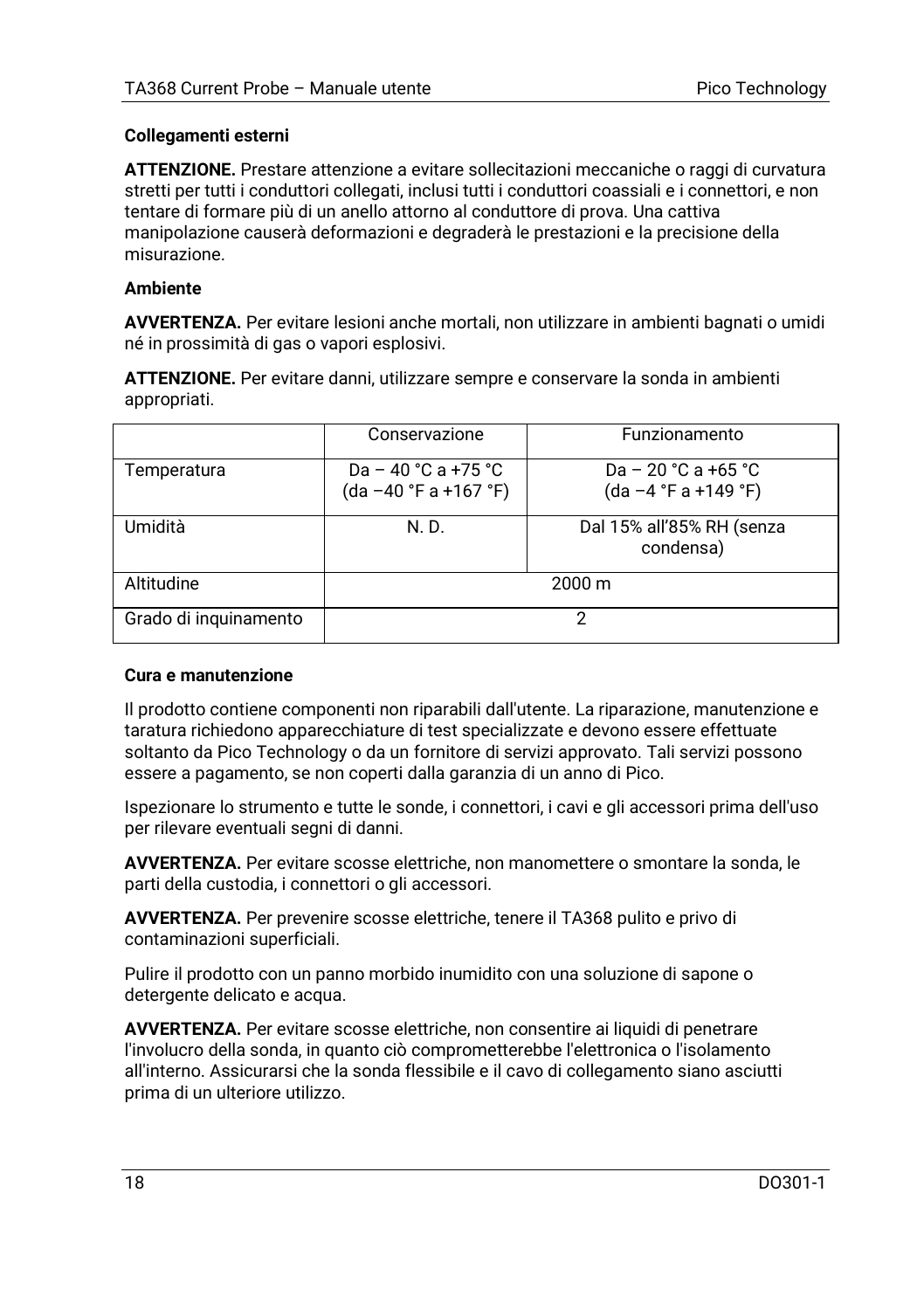## 2 INTRODUZIONE

La TA368 è una sonda di corrente CA che utilizza il principio della bobina Rogowski. Può essere utilizzata per misurare la corrente CA fino a 2000 A quando utilizzata con PicoScope 4444. La sonda flessibile consente misurazioni di corrente su conduttori con forme irregolari, come barre di distribuzione.



- 1. Acoplamiento de la sonda
- 2. Cable de salida de la sonda
- 3. Sonda de corriente flexible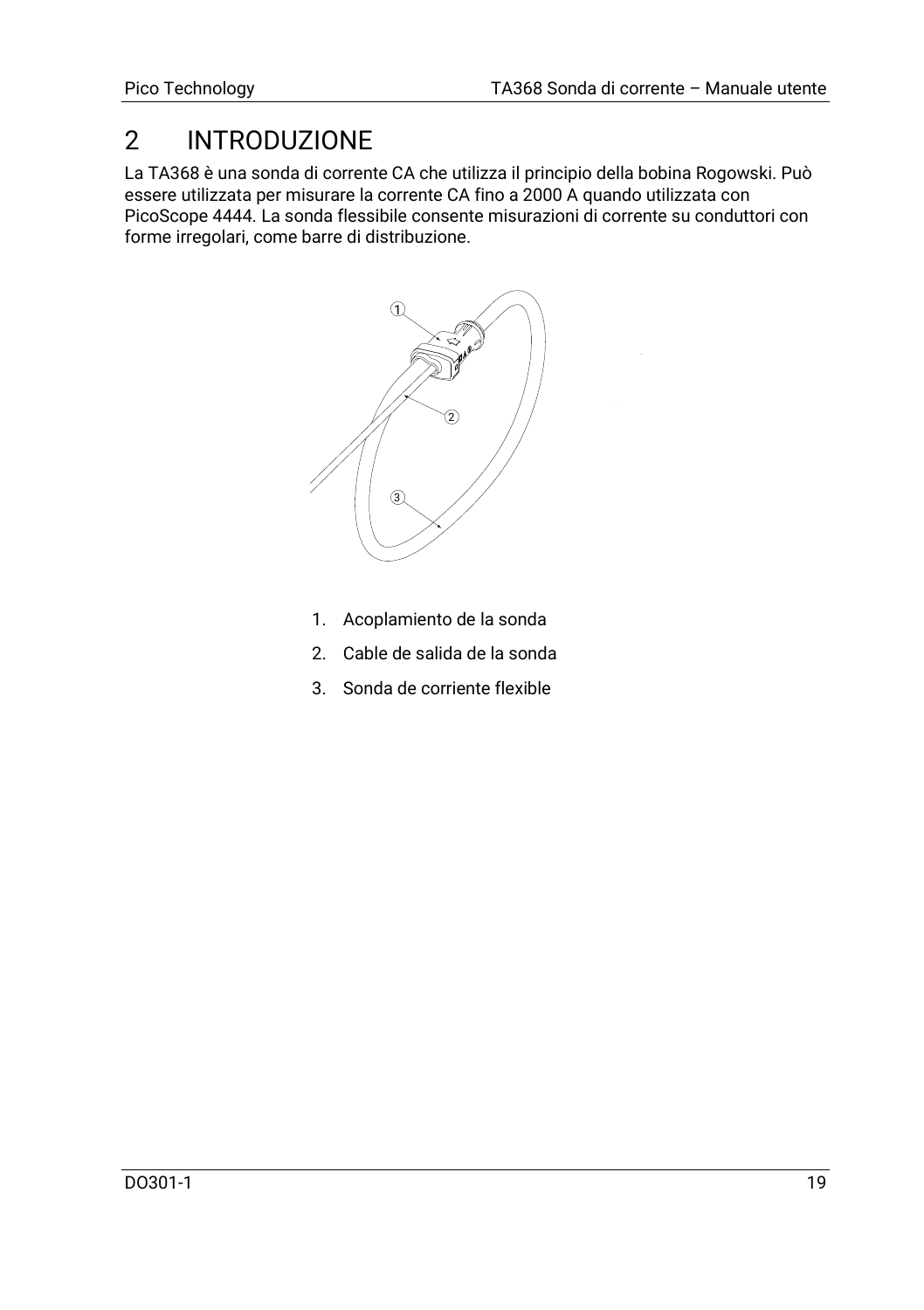### 3 SPECIFICHE

| Campo di misura           | 2000 A AC                                         |
|---------------------------|---------------------------------------------------|
| Sensibilità in uscita     | 0.7 mV per A                                      |
| (accoppiamento in AC)     |                                                   |
| Accuratezza (45-65 Hz)    | ± 1% della lettura ± 1 A                          |
| Carico minimo             | 100 k $\Omega$ per l'accuratezza specificata      |
| Gamma di freguenza        | $10$ Hz  20 kHz (-1 dB)                           |
| Errore di fase (45-65 Hz) | <± 1°                                             |
| Sensib. alla posizione    | ± 2% della lettura                                |
| Campo esterno             | ± 0,2% della portata con cavo >100 mm dalla testa |
| Rumore                    | $0.6A$ rms                                        |
| Coeff. di temperatura     | $± 0.1\% / °C$                                    |
| Alimentazione             | 5 V nominali da PicoScope 4444                    |
|                           |                                                   |

### **Caratteristiche generali**

| Lunghezza                      | 610 mm (24"), a doppio isolamento                  |
|--------------------------------|----------------------------------------------------|
| Diametro                       | 9,9 mm (0,39")                                     |
| Cavo di uscita                 | 2 m (78.7")                                        |
| Materiale                      | Alcryn 2070 NC, LATENE 7H2W V0                     |
| Grado di protezione            | IP65                                               |
| Temp. funzionamento            | $-20$ °C  +65 °C (-4 °F  +149 °F)                  |
| Temp. stoccaggio               | $-40^{\circ}$ C  +75 °C (-40 °F  +167 °F)          |
| Umidità funzionamento          | 15%  +85% (senza condensa)                         |
| Norme di sicurezza             | EN 61010-1                                         |
|                                | EN 61010-2-032                                     |
|                                | 1000 V RMS, categoria III, 600 V RMS, categoria IV |
|                                | Previsto per uso continuo                          |
| <b>EMC</b>                     | EN 61326-2-2                                       |
| Conforme alle norme ambientali | RoHS e WEEE                                        |
|                                |                                                    |

Grado di inquinamento 2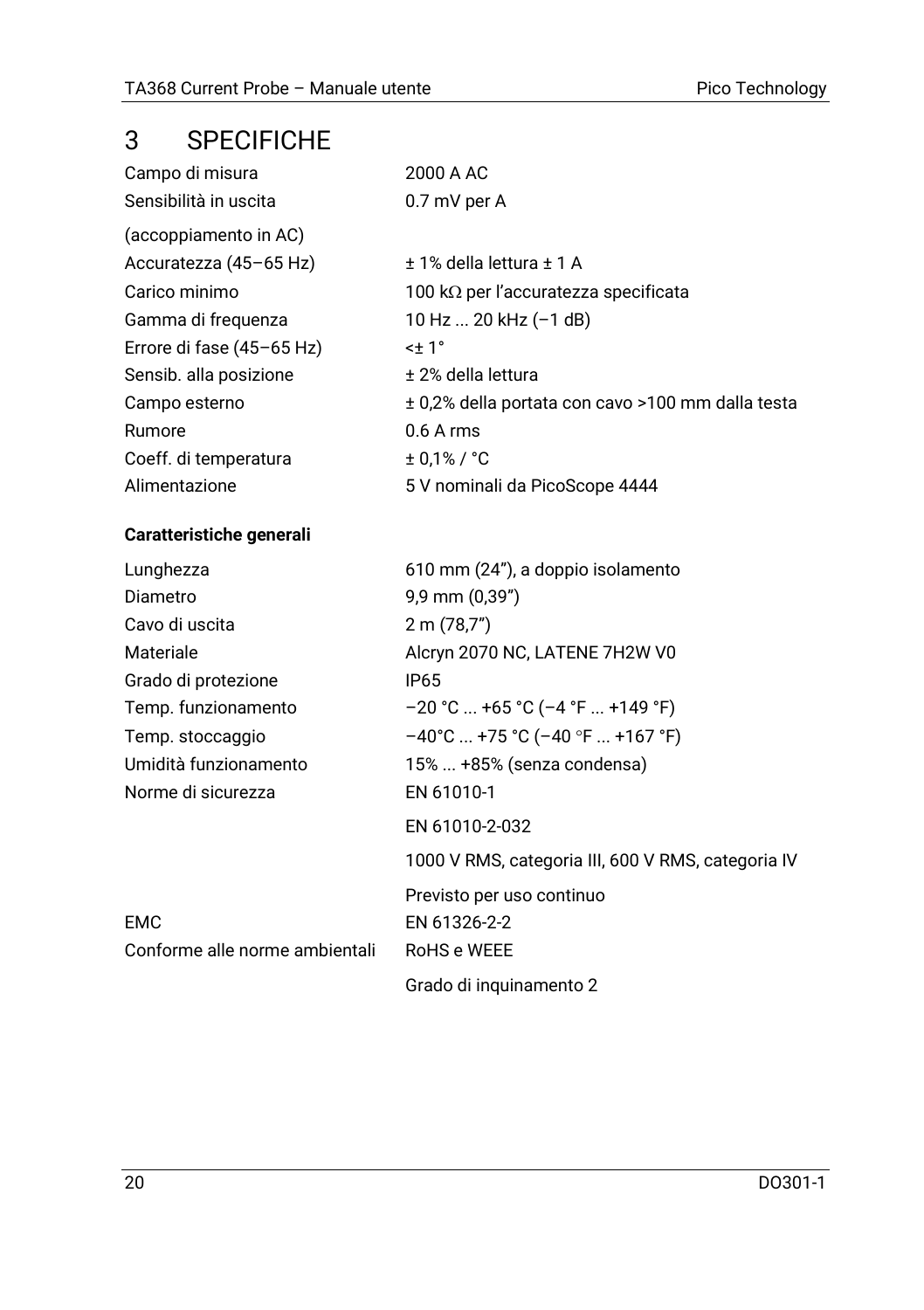### 4 FUNZIONAMENTO

Avvolgere la sonda flessibile attorno al conduttore da testare e chiudere il giunto. Individuare il giunto lontano dai conduttori vicini. Eccitare il circuito sotto test.



### 5 GARANZIA

La sonda corrente TA368 è garantita per un anno dalla data di acquisto. È inoltre possibile restituire la sonda, per qualsiasi ragione, entro 14 giorni dall'acquisto per ottenere un rimborso. Per termini e condizioni consultare il lin[k www.picotech.com/about.](http://www.picotech.com/about)